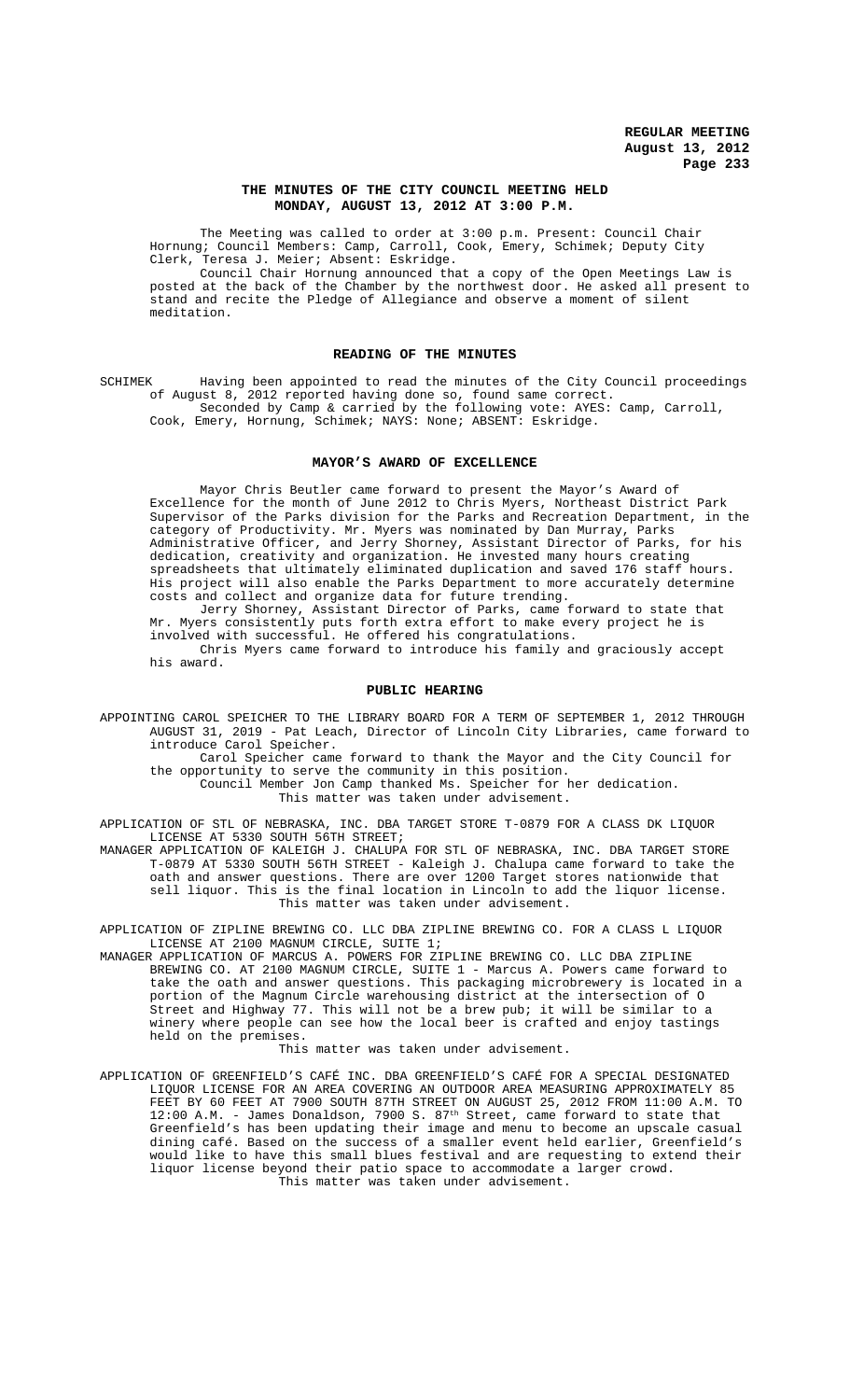- APPROVING A REAL ESTATE SALES AGREEMENT BETWEEN THE CITY OF LINCOLN AND HABITAT FOR HUMANITY INC. FOR THE SALE OF CITY OWNED PROPERTY GENERALLY LOCATED AT 2445 N.W. 52ND STREET FOR AN AMOUNT OF \$20,000.00 - David Landis, Director of Urban Development, came forward to describe the acquisition of the seven lots of land owned by they City, and the subsequent actions taken to get them back into private ownership. In 2007, the neighborhood association was consulted. They supported the surplussing of this land with the request that the properties be developed into single family owned and occupied homes. The sale of this second lot to Habitat for Humanity accomplishes that goal. This matter was taken under advisement.
- CHANGE OF ZONE 12022 AMENDING SECTION 27.07.030 OF THE LINCOLN MUNICIPAL CODE TO ALLOW AS A TEMPORARY PERMITTED CONDITIONAL USE OF A BUILDING OR PREMISES IN THE AG AGRICULTURE DISTRICT, IN ADDITION TO ITS MAIN USE, FOR ANY USE APPROVED BY THE LANCASTER COUNTY BOARD OF COMMISSIONERS BY THE GRANTING OF AN AMUSEMENT LICENSE FOR SUCH USE, PROVIDED SAID CONDITIONAL USE IS LIMITED TO ONE EVENT PER CALENDAR YEAR - Marvin Krout, Director of Planning, came forward to explain that<br>this item was initiated by the Planning Department with the support of the this item was initiated by the Planning Department with the support of County Board. Since the 1930s, preceding City and County zoning, the County Board has had the authority to issue amusement licenses in unincorporated areas. They have their own public hearing and notification process, which may include neighbors, County law enforcement, rural fire districts, County engineers, and the Health Department. The County zoning codes explicitly permit the issuance of these amusement licenses. Recently, the Building and Safety and the Planning Departments were added to the notification list. There have been requests for amusement licences within the 3-mile zoning jurisdiction of the City, but the City does not have the same explicit authority to allow for the issuance of this license. This is a request to add language similar to the County zoning text that says a use can be permitted conditionally in the AG District of the City's 3-mile zoning jurisdiction. The Planning Commission held a public hearing on this matter and give their unanimous recommendation that this amendment be approved.

This matter was taken under advisement.

APPROVING THE AGREEMENT REGARDING THE ANNEXATION OF SKY RANCH ACRES BETWEEN THE CITY AND SKY RANCH ACRES NEIGHBORHOOD ASSOCIATION FOR THE DEVELOPMENT OF 30.11 ACRES OF PROPERTY GENERALLY LOCATED AT NORTH 108TH STREET AND HOLDREGE STREET;

ANNEXATION 10004 - AMENDING THE LINCOLN CORPORATE LIMITS MAP BY ANNEXING APPROXIMATELY 37 ACRES GENERALLY LOCATED AT NORTH 108TH STREET AND HOLDREGE STREET - Ronald Wilhelm, President of Sky Ranch Acres Neighborhood Association, came forward to state that over the last 3 years, the neighborhood has been studying the need for replacement of their wastewater treatment plant. It was concluded that the best solution would annexation within the City limits to utilize water treatment or wastewater disposal plants, recognizing that there will be no water available until a water district is created. They have met with various departments of the City and have completed an annexation agreement. In answer to Council questions, Mr. Wilhelm replied that there are 29 residences in the area. As part of the City, they would expect to receive other City services in the future, such as fire and police protection.

This matter was taken under advisement.

CHANGE OF ZONE 05012A - APPLICATION OF SOUTH POINTE CHRISTIAN CHURCH AND LINCOLN STORAGE/WOOD BRIDGE COMMERCIAL ASSOCIATES TO AMEND THE WOOD BRIDGE PLANNED UNIT DEVELOPMENT TO INCREASE THE MINI-STORAGE AREA FROM APPROXIMATELY 58,700 SQUARE FEET TO 84,500 SQUARE FEET, ON PROPERTY GENERALLY LOCATED AT PINE LAKE ROAD AND HELEN WITT DRIVE - Christopher Krueger, Krueger Development, came forward on behalf of Lincoln Storage. After completing a new parking lot, the South Pointe Christian Church has an area of undeveloped ground leftover. An agreement has been reached to expand the existing self-storage facility, which will generate additional revenue for the church.

This matter was taken under advisement.

ACCEPTING THE REPORT OF NEW AND PENDING CLAIMS AGAINST THE CITY AND APPROVING DISPOSITION OF CLAIMS SET FORTH FOR THE PERIOD OF JULY 16 - 31, 2012 - David Watermeier, attorney representing Minerva Martinez, came forward to state his client was treated at the Lancaster County Health Department for a wisdom tooth extraction in August of 2011. The dentist successfully extracted the top two teeth. As he was attempting to remove a lower tooth, he broke Ms. Martinez's jaw. She was taken to Bryan Hospital where she was treated and her jaw was wired shut. She is now seeking to have her medical expenses covered by the City. This totals approximately \$9,600.00, including reimbursement for bills already paid out of pocket by Ms. Martinez. In answer to Council questions, Mr. Watermeier stated that one explanation given of this event was a lack of medical history on Ms. Martinez. Her original claim was for \$50,000.00, but she is now seeking to get her medical expenses covered.

Rod Confer, City Attorney, came forward to state that the City Law Department has been analyzing this claim for a significant amount of time. At last contact with Mr. Watermeier, he had been unable to make contact with his client. In view of his presentation today and movement on the part of his client, this claim could be removed from recommendation for denial so that more time could be spent on its resolution. Approval of the claim is not recommended at this time.

This matter was taken under advisement.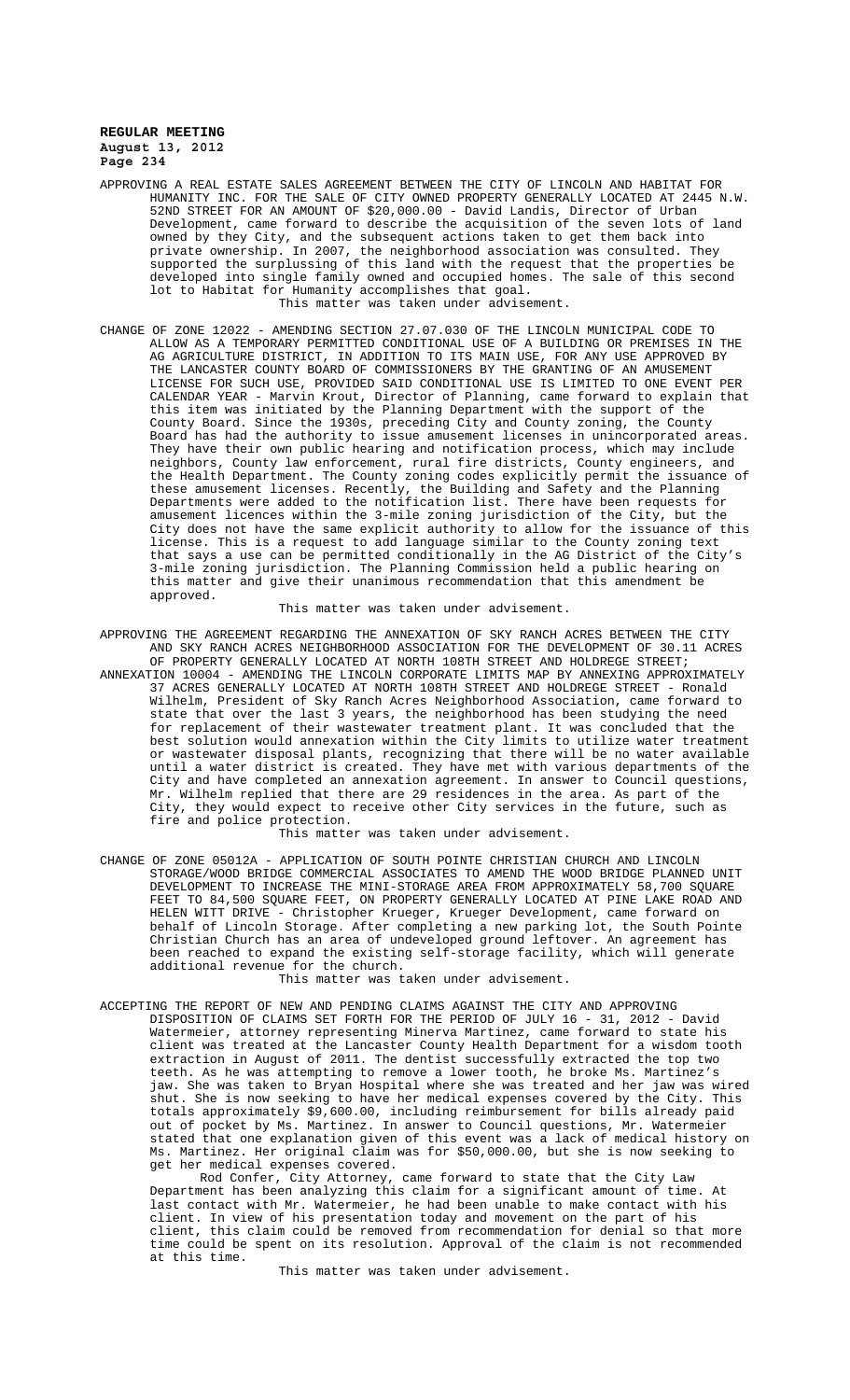APPROVING AMENDMENT TO BID NO. 10-165 CONTRACT AGREEMENT BETWEEN THE CITY AND HERSEY METERS COMPANY, LLC DBA MUELLER SYSTEMS TO PROVIDE THE ANNUAL REQUIREMENTS OF HERSEY WATER METER PARTS FOR AN ADDITIONAL TWO YEAR TERM FROM AUGUST 1, 2012 THROUGH JULY 31, 2014;<br>APPROVING AMENDMENT TO BID NO.

10-167 CONTRACT AGREEMENT BETWEEN THE CITY OF LINCOLN AND BADGER METER, INC. FOR THE ANNUAL REQUIREMENTS FOR 6-10" FIRE SERVICE COLD WATER METERS, FOR AN ADDITIONAL TWO YEAR TERM FROM AUGUST 1, 2012 THROUGH JULY 31, 2014;

APPROVING AMENDMENT TO BID NO. 10-128 CONTRACT AGREEMENT BETWEEN THE CITY OF LINCOLN AND BADGER METER, INC. FOR THE ANNUAL REQUIREMENTS FOR COLD WATER METERS, TO 2" WITH AUTOMATED METER READING ERT MODULES, FOR AN ADDITIONAL TWO YEAR TERM FROM AUGUST 1, 2012 THROUGH JULY 31, 2014 - Vince Mejer, Purchasing Agent, came forward to answer questions.

This matter was taken under advisement.

APPROVING A PROJECT PROGRAMMING AGREEMENT BETWEEN THE CITY OF LINCOLN AND THE NEBRASKA DEPARTMENT OF ROADS TO ESTABLISH VARIOUS DUTIES AND FUNDING RESPONSIBILITIES FOR A FEDERAL AID PROJECT FOR THE CONSTRUCTION OF SAFETY IMPROVEMENTS AT NORTH 66TH STREET AND FREMONT STREET - Kent Evans, Public Works & Utilities Department, came forward as Project Manager to answer questions. This matter was taken under advisement.

# **COUNCIL ACTION**

#### **REPORTS OF CITY OFFICERS**

APPOINTING CAROL SPEICHER TO THE LIBRARY BOARD FOR A TERM OF SEPTEMBER 1, 2012 THROUGH AUGUST 31, 2019 - CLERK read the following resolution, introduced by Eugene Carroll, who moved its adoption for approval:

A-86946 BE IT RESOLVED by the City Council of the City of Lincoln, Nebraska: That the appointment of Carol Speicher to the Library Board for a term expiring August 31, 2019 is hereby approved.

Introduced by Eugene Carroll Seconded by Emery and carried by the following vote: AYES: Camp, Carroll, Cook, Emery, Hornung, Schimek; NAYS: None; Absent: Eskridge.

REAPPOINTING MIKE MCNIFF TO THE EXAMINING BOARD OF PLUMBERS FOR A TERM EXPIRING SEPTEMBER 4, 2015 - CLERK read the following resolution, introduced by Eugene

Carroll, who moved its adoption for approval:<br>A-86947 BE IT RESOLVED by the City Council of t BE IT RESOLVED by the City Council of the City of Lincoln, Nebraska: That the reappointment of Mike McNiff to the Examining Board of Plumbers for a term expiring September 4, 2015 is hereby approved.

Introduced by Eugene Carroll

Seconded by Emery and carried by the following vote: AYES: Camp, Carroll, Cook, Emery, Hornung, Schimek; NAYS: None; Absent: Eskridge.

RESOLUTION APPROVING THE DISTRIBUTION OF FUNDS REPRESENTING INTEREST EARNINGS ON SHORT-TERM INVESTMENTS OF IDLE FUNDS DURING THE MONTH ENDED JUNE 30, 2012 - CLERK read the following resolution, introduced by Jonathan Cook, who moved its adoption for approval:<br>A-86948 BE IT RESOLVED b

A-86948 BE IT RESOLVED by the City Council of the City of Lincoln, Nebraska: That during the month ended June 30, 2012, \$53,167.04 was earned from the investments of "IDLE FUNDS". The same is hereby distributed to the various funds on a pro-rata basis using the balance of each fund and allocating a portion of the interest on the ratio that such balance bears to the total of all fund balances.

Introduced by Jonathan Cook

Seconded by Carroll and carried by the following vote: AYES: Camp, Carroll, Cook, Emery, Hornung, Schimek; NAYS: None; Absent: Eskridge.

#### **PETITIONS & COMMUNICATIONS**

PLACED ON FILE IN THE OFFICE OF THE CITY CLERK: Administrative Amendment No. 12028 to Special Permit No. 06001A, Grand Terrace Community Unit Plan, approved by the Planning Director on August 6, 2012, requested by Civil Design Group, increasing the maximum allowed height of the apartment buildings on Lot 30, Block 1, to 38 feet, delineating the building envelope for the apartment buildings using the required 38' setback, delineating the required 20' setback for all other improvements including parking and accessory buildings, and a parking plan where up to a maximum of 15% of the required spaces can be provided as tandem parking stalls, on property generally located near South 84<sup>th</sup> Street and Highway 2. Administrative Amendment No. 12035 to Special Permit No. 04054, Hartland Homes Southwest 1st Addition Community Unit Plan, approved by the Planning Director on July 31, 2012, requested by Kathryn Sousek, to allow a reduction in the rear yard to 10 feet for accessory buildings, on property located at 1660 SW Lacey Lane.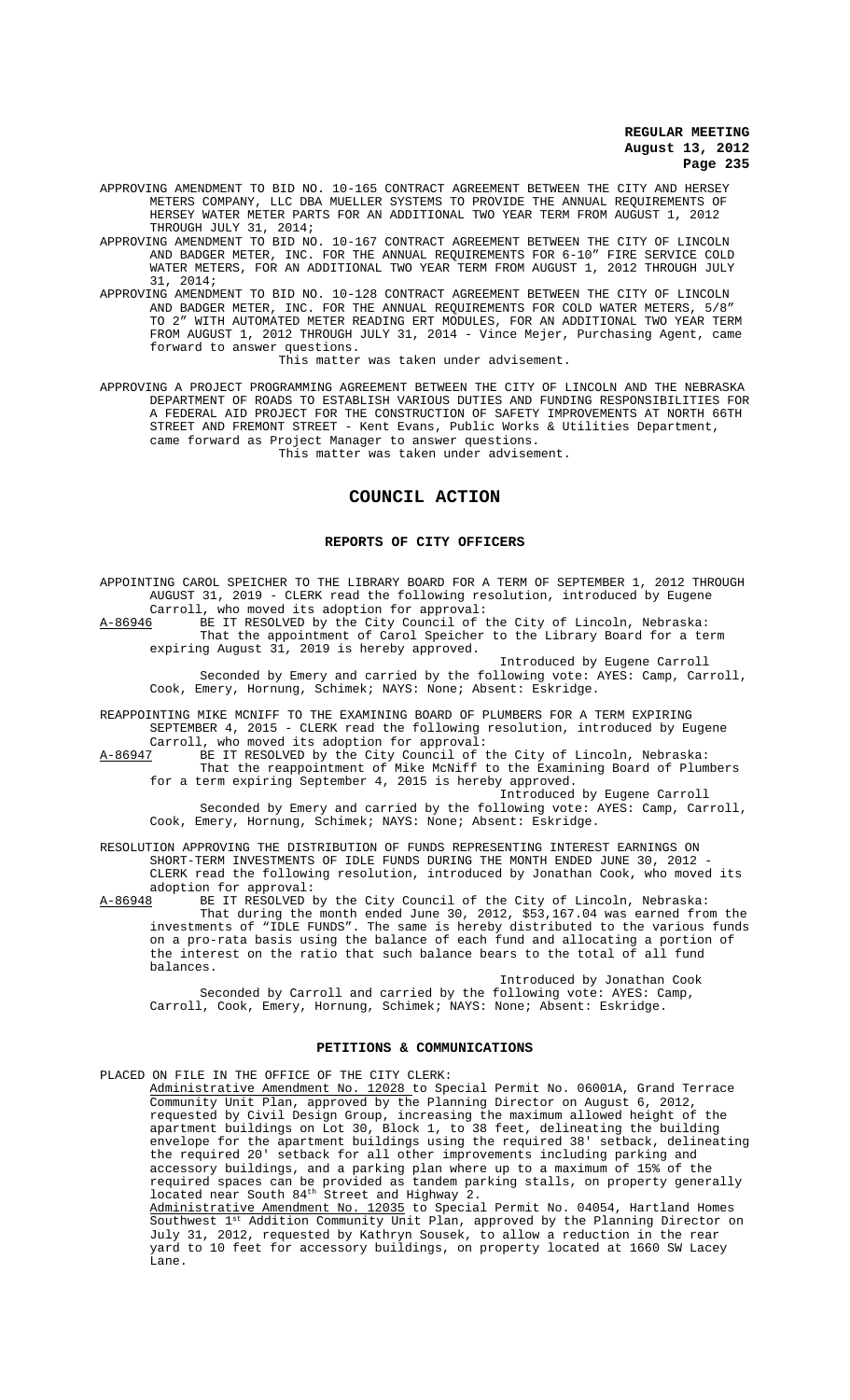> Waiver No. 12012 approved by the Planning Director on August 6, 2012, requested by Jeff Koch, to adjust the Design Standard for Outdoor Lighting to allow outdoor lighting to exceed 2.0 vertical foot-candles at the property line along R Street, generally located at the southeast corner of North 8<sup>th</sup> Street and R Street.

#### **MISCELLANEOUS REFERRALS - NONE**

#### **LIQUOR RESOLUTIONS**

APPLICATION OF STL OF NEBRASKA, INC. DBA TARGET STORE T-0879 FOR A CLASS DK LIQUOR LICENSE AT 5330 SOUTH 56TH STREET - CLERK read the following resolution, introduced by Jon Camp, who moved its adoption for approval:

A-86949 BE IT RESOLVED by the City Council of the City of Lincoln, Nebraska: That after hearing duly had as required by law, consideration of the facts of this application, the Nebraska Liquor Control Act, and the pertinent City ordinances, the City Council recommends that the application of STL of Nebraska, Inc. dba Target Store T-0879 for a Class "DK" liquor license at 5330 South 56th Street, Lincoln, Nebraska, for the license period ending April 30, 2013, be approved with the condition that:

1. Applicant must successfully complete the responsible beverage server training course required by Section 5.04.035 of the Lincoln Municipal Code within 30 days of approval of this resolution.

2. The premises must comply in every respect with all city and state regulations.

The City Clerk is directed to transmit a copy of this resolution to the Nebraska Liquor Control Commission.

Introduced by Jon Camp

Seconded by Carroll and carried by the following vote: AYES: Camp, Carroll, Cook, Emery, Hornung, Schimek; NAYS: None; ABSENT: Eskridge.

MANAGER APPLICATION OF KALEIGH J. CHALUPA FOR STL OF NEBRASKA, INC. DBA TARGET STORE T-0879 AT 5330 SOUTH 56TH STREET - CLERK read the following resolution,

introduced by Jon Camp, who moved its adoption for approval:<br>A-86950 WHEREAS, STL of Nebraska, Inc. dba Target Store T-087 A-86950 WHEREAS, STL of Nebraska, Inc. dba Target Store T-0879 located at 5330 South 56th Street, Lincoln, Nebraska has been approved for a Retail Class "D" liquor license, and now requests that Kaleigh J. Chalupa named manager;

WHEREAS, Kaleigh J. Chalupa appears to be a fit and proper person to manage said business.

NOW, THEREFORE, BE IT RESOLVED by the City Council of the City of Lincoln, Nebraska:

That after hearing duly had as required by law, consideration of the facts of this application, the Nebraska Liquor Control Act, and the pertinent City ordinances, the City Council recommends that Kaleigh J. Chalupa be approved as manager of this business for said licensee. The City Clerk is directed to transmit a copy of this resolution to the Nebraska Liquor Control Commission. Introduced by Jon Camp

Seconded by Carroll and carried by the following vote: AYES: Camp, Carroll, Cook, Emery, Hornung, Schimek; NAYS: None; ABSENT: Eskridge.

APPLICATION OF ZIPLINE BREWING CO. LLC DBA ZIPLINE BREWING CO. FOR A CLASS L LIQUOR LICENSE AT 2100 MAGNUM CIRCLE, SUITE 1 - CLERK read the following resolution,

introduced by Jon Camp, who moved its adoption for approval:<br>A-86951 BE IT RESOLVED by the City Council of the City of Line BE IT RESOLVED by the City Council of the City of Lincoln, Nebraska: That after hearing duly had as required by law, consideration of the

facts of this application, the Nebraska Liquor Control Act, and the pertinent City ordinances, the City Council recommends that the application of Zipline Brewing Co. LLC dba Zipline Brewing Co. for a Class "L" liquor license at 2100 Magnum Circle, Suite 1, Lincoln, Nebraska, for the license period ending April 30, 2013, be approved with the condition that:<br>1. The applicant obtains a valid sp

The applicant obtains a valid special permit, including the parking requirements.

2. Applicant must successfully complete the responsible beverage server training course required by Section 5.04.035 of the Lincoln Municipal Code within 30 days of approval of this resolution.

3. The premises must comply in every respect with all city and state regulations.

The City Clerk is directed to transmit a copy of this resolution to the Nebraska Liquor Control Commission. Introduced by Jon Camp

Seconded by Carroll and carried by the following vote: AYES: Camp, Carroll, Cook, Emery, Hornung, Schimek; NAYS: None; ABSENT: Eskridge.

MANAGER APPLICATION OF MARCUS A. POWERS FOR ZIPLINE BREWING CO. LLC DBA ZIPLINE BREWING CO. AT 2100 MAGNUM CIRCLE, SUITE 1 - CLERK read the following resolution, introduced by Jon Camp, who moved its adoption for approva

resolution, introduced by Jon Camp, who moved its adoption for approval: A-86952 WHEREAS, Zipline Brewing Co. LLC dba Zipline Brewing Co. located at 2100 Magnum Circle, Suite 1, Lincoln, Nebraska has been approved for a Retail Class

"L" liquor license, and now requests that Marcus A. Powers named manager; WHEREAS, Marcus A. Powers appears to be a fit and proper person to manage said business.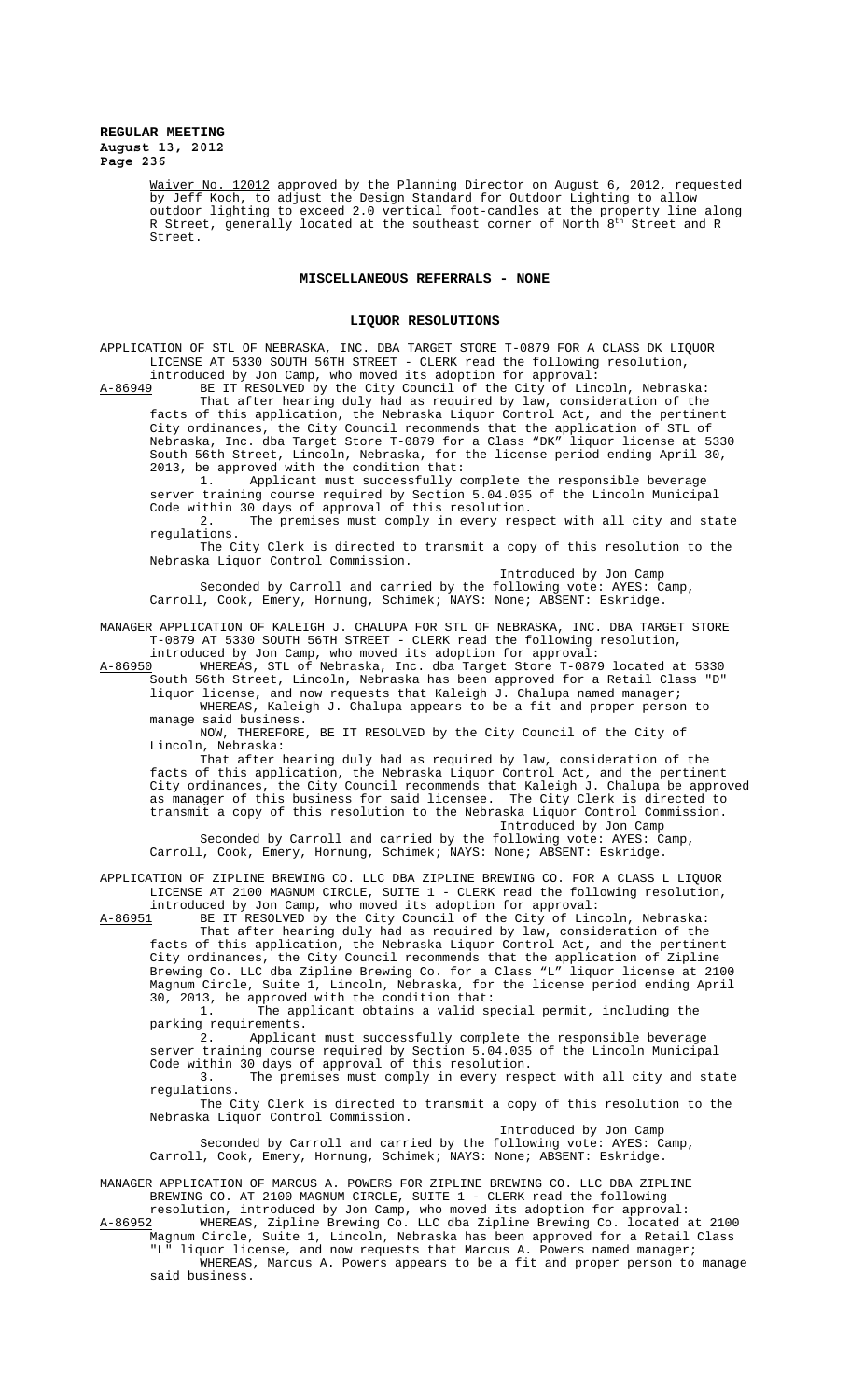NOW, THEREFORE, BE IT RESOLVED by the City Council of the City of Lincoln, Nebraska:

That after hearing duly had as required by law, consideration of the facts of this application, the Nebraska Liquor Control Act, and the pertinent the City Council recommends that Marcus A. as manager of this business for said licensee. The City Clerk is directed to transmit a copy of this resolution to the Nebraska Liquor Control Commission. Introduced by Jon Camp

Seconded by Carroll and carried by the following vote: AYES: Camp, Carroll, Cook, Emery, Hornung, Schimek; NAYS: None; ABSENT: Eskridge.

APPLICATION OF GREENFIELD'S CAFÉ INC. DBA GREENFIELD'S CAFÉ FOR A SPECIAL DESIGNATED LIQUOR LICENSE FOR AN AREA COVERING AN OUTDOOR AREA MEASURING APPROXIMATELY 85 FEET BY 60 FEET AT 7900 SOUTH 87TH STREET ON AUGUST 25, 2012 FROM 11:00 A.M. TO 12:00 A.M. - CLERK read the following resolution, introduced by Jon Camp, who moved its adoption for approval:<br>A-86953 BE IT RESOLVED by the City

BE IT RESOLVED by the City Council of the City of Lincoln, Nebraska: That after hearing duly had as required by law, consideration of the facts of this application, the Nebraska Liquor Control Act, and the pertinent City ordinances, the City Council recommends that the application of Greenfield's Café Inc. dba Greenfield's Café for a Special Designated License to cover an area measuring 85 feet by 60 feet adjacent to the licensed premises at 7900 South 87th Street, Lincoln, Nebraska, on August 25, 2012 between the hours of 11:00 a.m. and 12:00 a.m., be approved with the condition that the premises complies in every respect with all City and State regulations and with the following requirements:

1. Identification to be checked, wristbands required on all parties wishing to consume alcohol.

- 2. Adequate security shall be provided for the event.<br>3. The area requested for the permit shall be separat
- 3. The area requested for the permit shall be separated from the public by a fence or other means.

4. Responsible alcohol service practices shall be followed.

BE IT FURTHER RESOLVED the City Clerk is directed to transmit a copy of this resolution to the Nebraska Liquor Control Commission.

Introduced by Jon Camp Seconded by Carroll and carried by the following vote: AYES: Camp, Carroll, Cook, Emery, Hornung, Schimek; NAYS: None; ABSENT: Eskridge.

# **ORDINANCES - 2ND READING & RELATED RESOLUTIONS (as required)**

- APPROVING A REAL ESTATE SALES AGREEMENT BETWEEN THE CITY OF LINCOLN AND HABITAT FOR HUMANITY INC. FOR THE SALE OF CITY OWNED PROPERTY GENERALLY LOCATED AT 2445 N.W. 52ND STREET FOR AN AMOUNT OF \$20,000.00 - CLERK read an ordinance, introduced by Eugene Carroll, approving a Real Estate Sales Agreement between the City of Lincoln and Lincoln/Lancaster County Habitat for Humanity Inc. authorizing the sale of surplus property generally located at 2445 N.W. 52<sup>nd</sup> Street, the second time.
- CHANGE OF ZONE 12022 AMENDING SECTION 27.07.030 OF THE LINCOLN MUNICIPAL CODE TO ALLOW AS A TEMPORARY PERMITTED CONDITIONAL USE OF A BUILDING OR PREMISES IN THE AG AGRICULTURE DISTRICT, IN ADDITION TO ITS MAIN USE, FOR ANY USE APPROVED BY THE LANCASTER COUNTY BOARD OF COMMISSIONERS BY THE GRANTING OF AN AMUSEMENT LICENSE FOR SUCH USE, PROVIDED SAID CONDITIONAL USE IS LIMITED TO ONE EVENT PER CALENDAR YEAR - CLERK read an ordinance, introduced by Eugene Carroll, amending Section 27.07.030 of the Lincoln Municipal Code to provide that any use approved by the Lancaster County Board of Commissioners by the granting of an amusement license for such use shall be allowed as a permitted conditional use in the AG Agriculture District, provided said conditional use is limited to one event per calendar year; and repealing Section 27.07.030 of the Lincoln Municipal Code as hitherto existing, the second time.
- APPROVING THE AGREEMENT REGARDING THE ANNEXATION OF SKY RANCH ACRES BETWEEN THE CITY AND SKY RANCH ACRES NEIGHBORHOOD ASSOCIATION FOR THE DEVELOPMENT OF 30.11 ACRES OF PROPERTY GENERALLY LOCATED AT NORTH 108TH STREET AND HOLDREGE STREET. (RELATED ITEMS: 12R-182, 12-100)(ACTION DATE: 8/20/12)
- ANNEXATION 10004 AMENDING THE LINCOLN CORPORATE LIMITS MAP BY ANNEXING APPROXIMATELY 37 ACRES GENERALLY LOCATED AT NORTH 108TH STREET AND HOLDREGE STREET (RELATED ITEMS: 12R-182, 12-100)(ACTION DATE: 8/20/12) - CLERK read an ordinance, introduced by Eugene Carroll, annexing and including the below described land as part of the City of Lincoln, Nebraska and amending the Corporate Limits Map attached to and made a part of Ordinance No. 18208, to reflect the extension of the corporate limits boundary of the City of Lincoln, Nebraska established and shown thereon, the second time.
- CHANGE OF ZONE 05012A APPLICATION OF SOUTH POINTE CHRISTIAN CHURCH AND LINCOLN STORAGE/WOOD BRIDGE COMMERCIAL ASSOCIATES TO AMEND THE WOOD BRIDGE PLANNED UNIT DEVELOPMENT TO INCREASE THE MINI-STORAGE AREA FROM APPROXIMATELY 58,700 SQUARE FEET TO 84,500 SQUARE FEET, ON PROPERTY GENERALLY LOCATED AT PINE LAKE ROAD AND HELEN WITT DRIVE - CLERK read an ordinance, introduced by Eugene Carroll, amending the development plan for the Wood Bridge Planned Unit Development in order to increase the floor area for mini-storage from approximately 58,700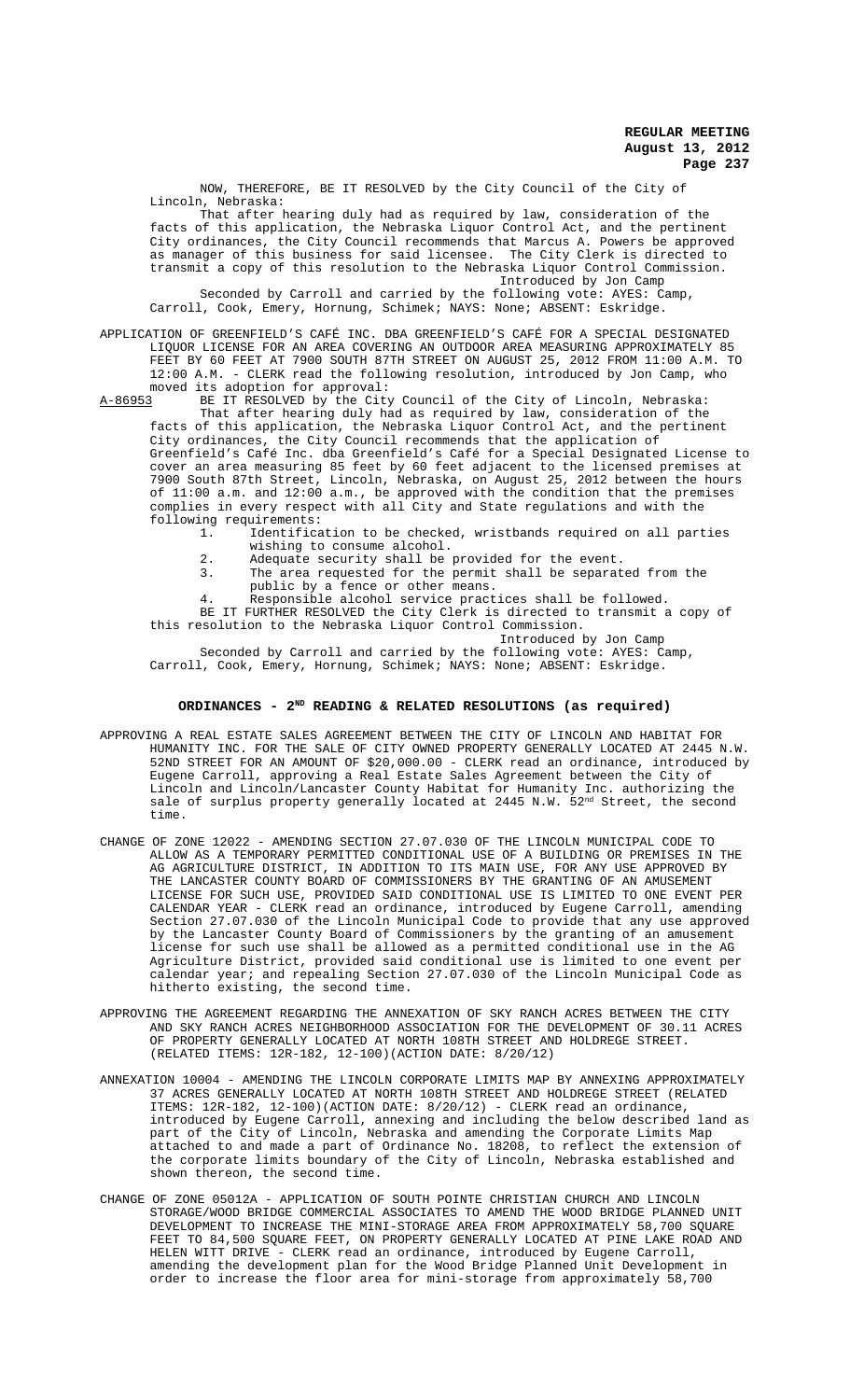> square feet to 84,500 square feet on property generally located at Pine Lake Road and Helen Witt Drive and legally described as: Lots 1 through 5, and Outlots A and B, Wood Bridge  $2^{\text{nd}}$  Addition, Lincoln, Lancaster County, Nebraska, the second time.

#### **PUBLIC HEARING - RESOLUTIONS**

ACCEPTING THE REPORT OF NEW AND PENDING CLAIMS AGAINST THE CITY AND APPROVING DISPOSITION OF CLAIMS SET FORTH FOR THE PERIOD OF JULY 16 - 31, 2012 - PRIOR to reading:<br>CARROLL Ma

CARROLL Made Motion to Amend No. 1 to Bill No. 12R-186 to remove the claim of Roger A. Berner in the amount of \$874.57 from the list of Allowed/Settled Claims.

Seconded by Camp & carried by the following vote: AYES: Camp, Carroll, Cook, Emery, Hornung, Schimek; NAYS: None; ABSENT: Eskridge.

EMERY Moved to Amend Bill No. 12R-186 by removing the claim of Minerva Martinez in the amount of \$50,000.00 from the list of Denied Claims.

Seconded by Carroll and carried by the following vote: AYES: Camp, Carroll, Cook, emery, Hornung, Schimek; NAYS: None; ABSENT: Eskridge.

CLERK Read the following resolution, introduced by Eugene Carroll, who moved its adoption as amended:<br>A-86954 BE IT RESOLVED by

A-86954 BE IT RESOLVED by the City Council of the City of Lincoln, Nebraska: That the claims listed in the attached report, marked as Exhibit "A", dated August 1, 2012, of various new and pending tort claims filed against the City of Lincoln with the Office of the City Attorney or the Office of the City Clerk, as well as claims which have been disposed of, are hereby received as required by Neb. Rev. Stat. § 13-905 (Reissue 1997). The dispositions of claims by the Office of the City Attorney, as shown by the attached report, are hereby approved:

| DENIED CLAIMS |  |                               | ALLOWED/SETTLED CLAIMS     |            |
|---------------|--|-------------------------------|----------------------------|------------|
|               |  | Minerva Martinez \$ 50,000.00 | Donna Swanson              | \$4.284.47 |
| Krystle Park  |  | 1,000,000.00                  | Timothy A. Gutz            | 766.57     |
|               |  |                               | <del>Roger A. Berner</del> | 874.57     |
|               |  |                               | Sally Jones                | 4,750.00   |
|               |  |                               | Sandra Janssen             | 1,637.44   |
|               |  |                               | Corinna Muratella          | 14,375.00  |

\* No Amount Specified

The City Attorney is hereby directed to mail to the various claimants listed herein a copy of this resolution which shows the final disposition of their claim.

Introduced by Eugene Carroll Seconded by Emery and carried by the following vote: AYES: Camp, Carroll, Cook, Emery, Hornung, Schimek; NAYS: None; ABSENT: Eskridge.

APPROVING AMENDMENT TO BID NO. 10-165 CONTRACT AGREEMENT BETWEEN THE CITY AND HERSEY METERS COMPANY, LLC DBA MUELLER SYSTEMS TO PROVIDE THE ANNUAL REQUIREMENTS OF HERSEY WATER METER PARTS FOR AN ADDITIONAL TWO YEAR TERM FROM AUGUST 1, 2012 THROUGH JULY 31, 2014 - CLERK read the following resolution, introduced by Eugene Carroll, who moved its adoption:<br>A-86955 BE IT RESOLVED by the City Counc:

A-86955 BE IT RESOLVED by the City Council of the City of Lincoln, Nebraska: That the Amendment to Agreement for the Annual Requirements for Hersey Water Meter Parts, pursuant to Bid No. 10-165, between the City of Lincoln and Hersey Meters Company, LLC dba Mueller Systems for an additional two year term from August 1, 2012 through July 31, 2014, upon the terms and conditions as set forth in said Amendment to Agreement, is hereby approved and the Mayor is authorized to execute the same on behalf of the City of Lincoln.

Introduced by Eugene Carroll Seconded by Emery and carried byt the following vote: AYES: Camp, Carroll, Cook, Emery, Hornung, Schimek; NAYS: None; ABSENT: Eskridge.

APPROVING AMENDMENT TO BID NO. 10-167 CONTRACT AGREEMENT BETWEEN THE CITY OF LINCOLN AND BADGER METER, INC. FOR THE ANNUAL REQUIREMENTS FOR 6-10" FIRE SERVICE COLD WATER METERS, FOR AN ADDITIONAL TWO YEAR TERM FROM AUGUST 1, 2012 THROUGH JULY 31, 2014 - CLERK read the following resolution, introduced by Eugene Carroll, who moved its adoption:<br>A-86956 BE IT RESOLVED by

A-86956 BE IT RESOLVED by the City Council of the City of Lincoln, Nebraska: That the Amendment to Agreement for the Annual Requirements for 6-10" Fire Service Cold Water Meters, pursuant to Bid No. 10-167, between the City of Lincoln and Badger Meter, Inc. for an additional two year term from August 1, 2012 through July 31, 2014, upon the terms and conditions as set forth in said Amendment to Agreement, is hereby approved and the Mayor is authorized to execute the same on behalf of the City of Lincoln.

Introduced by Eugene Carroll Seconded by Emery and carried byt the following vote: AYES: Camp, Carroll, Cook, Emery, Hornung, Schimek; NAYS: None; ABSENT: Eskridge.

APPROVING AMENDMENT TO BID NO. 10-128 CONTRACT AGREEMENT BETWEEN THE CITY OF LINCOLN AND BADGER METER, INC. FOR THE ANNUAL REQUIREMENTS FOR COLD WATER METERS, 5/8" TO 2" WITH AUTOMATED METER READING ERT MODULES, FOR AN ADDITIONAL TWO YEAR TERM FROM AUGUST 1, 2012 THROUGH JULY 31, 2014 - CLERK read the following resolution, introduced by Eugene Carroll, who moved its adoption:

A-86957 BE IT RESOLVED by the City Council of the City of Lincoln, Nebraska: That the Amendment to Agreement for the Annual Requirements for Cold Water Meters, 5/8" to 2" with Automated Meter Reading ERT Modules, pursuant to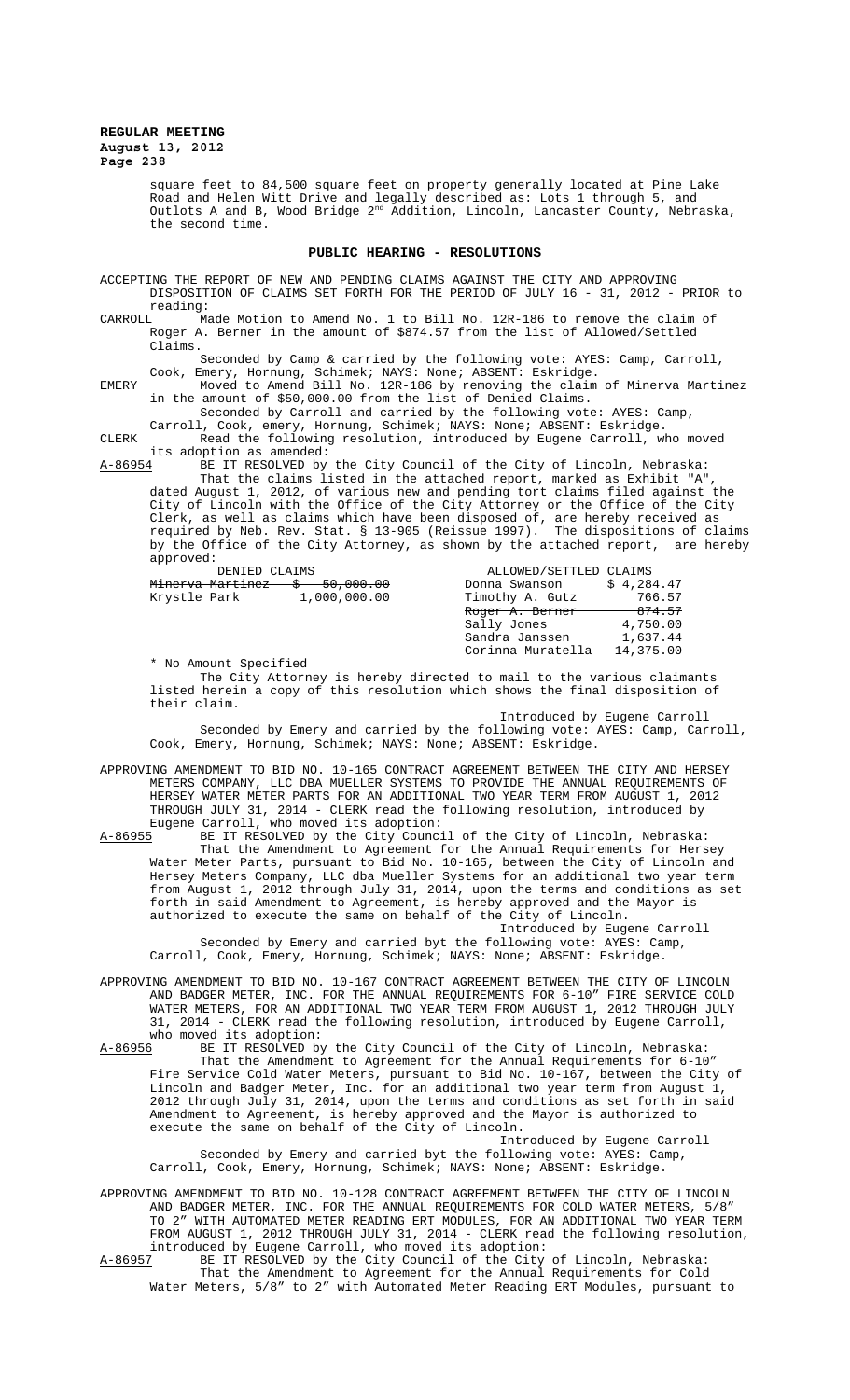Bid No. 10-128, between the City of Lincoln and Badger Meter, Inc. for an additional two year term from August 1, 2012 through July 31, 2014, upon the terms and conditions as set forth in said Amendment to Agreement, is hereby approved and the Mayor is authorized to execute the same on behalf of the City of Lincoln.

Introduced by Eugene Carroll

Seconded by Schimek and carried byt the following vote: AYES: Camp, Carroll, Cook, Emery, Hornung, Schimek; NAYS: None; ABSENT: Eskridge.

APPROVING A SCHEDULE OF FEES THE CITY MAY CHARGE FOR AMBULANCE SERVICE - CLERK read the following resolution, introduced by Eugene Carroll, who moved its adoption:<br>A-86958 WHEREAS, in accordance with Title 7 of the Lincoln Municipal Code, the WHEREAS, in accordance with Title 7 of the Lincoln Municipal Code, the

City Council has authority to approve a schedule of maximum fees which the City may charge for ambulance service rendered by the City of Lincoln; and

WHEREAS, Lincoln Fire and Rescue has proposed such a schedule of maximum fees for comment and review by Lincoln/Lancaster County EMS Oversight Authority, Inc. ("Oversight Authority"), the City's emergency medical services oversight agency; and

WHEREAS, Oversight Authority has concluded the proposed maximum fees are reasonable; and

WHEREAS, the proposed rate schedule is before the City Council for its consideration and approval; and

WHEREAS, the City Council finds that the proposed rate schedule, based on the reasonable costs of providing ambulance service, represents reasonable maximum user fees to be charged for the provision of ambulance service by the City of Lincoln

NOW, THEREFORE, BE IT RESOLVED by the City Council, the proposed rate schedule attached hereto, marked as Attachment "A", and made a part hereof by reference, is hereby approved and shall take effect September 1, 2012.

Introduced by Eugene Carroll

Seconded by Emery and carried byt the following vote: AYES: Camp, Carroll, Cook, Emery, Hornung, Schimek; NAYS: None; ABSENT: Eskridge.

APPROVING A PROJECT PROGRAMMING AGREEMENT BETWEEN THE CITY OF LINCOLN AND THE NEBRASKA DEPARTMENT OF ROADS TO ESTABLISH VARIOUS DUTIES AND FUNDING RESPONSIBILITIES FOR A FEDERAL AID PROJECT FOR THE CONSTRUCTION OF SAFETY IMPROVEMENTS AT NORTH 66TH STREET AND FREMONT STREET - CLERK read the following resolution, introduced by Eugene Carroll, who moved its adoption:<br>A-86959 BE IT RESOLVED by the City Counc:

A-86959 BE IT RESOLVED by the City Council of the City of Lincoln, Nebraska: That the attached Project Programming Agreement between the City of Lincoln and the State of Nebraska Department of Roads for the use of Federal Highway Safety Improvement Program Funds for the construction of safety<br>improvements at North 66th Street and Fremont Street, NDOR Project No. HSIPimprovements at North 66th Street and Fremont Street, NDOR Project No. 5253(1), NDOR Control No. 13227, in accordance with the terms and conditions contained in said Agreement, is hereby approved and the Mayor is authorized to execute the same on behalf of the City of Lincoln.

The City Clerk is directed to return the executed copies of the Agreement to Kent Evans, Engineering Services Division of the Department of Public Works & Utilities, for transmittal and execution by the State Department of Roads. Introduced by Eugene Carroll

Seconded by Schimek and carried byt the following vote: AYES: Camp, Carroll, Cook, Emery, Hornung, Schimek; NAYS: None; ABSENT: Eskridge.

# ORDINANCE - 3<sup>RD</sup> READING & RELATED RESOLUTIONS (as required)

AUTHORIZING THE CITY OF LINCOLN, NEBRASKA TO ENTER INTO A LEASE-PURCHASE TRANSACTION WITH UNION BANK AND TRUST COMPANY FOR THE ACQUISITION OF STREET LIGHTS, A TELEPHONE SYSTEM AND IMPROVEMENTS TO THE CITY'S MUNICIPAL SERVICE CENTER - CLERK read an ordinance, introduced by Jon Camp, authorizing and approving a leasepurchase transaction with Union Bank and Trust Company, the proceeds of which will be used to pay the costs of (A) acquiring and installing street lights and related improvements and certain electronic communication equipment and related software and (B) remodeling, renovating, equipping and furnishing certain real property of the City; approving the issuance, sale, and delivery of not to exceed \$10,000,000 principal amount of certificates of participation in such lease; fixing in part and providing for the fixing in part of certain provisions of the lease; and related matters, the third time.

CAMP Moved to pass the ordinance as read. Seconded by Carroll and carried by the following vote: AYES: Camp, Carroll, Cook, Emery, Hornung, Schimek; Nays: None; ABSENT: Eskridge. The ordinance, being numbered **#19759**, is recorded in Ordinance Book #27, Page .

AMENDING THE PAY SCHEDULE FOR A CERTAIN EMPLOYEE GROUP BY ADJUSTING THE HOURLY PAY RANGE SCHEDULE AND SCHEDULES OF ANNUAL, MONTHLY, BIWEEKLY AND HOURLY PAY RANGE EQUIVALENTS FOR EMPLOYEES OF THE CITY OF LINCOLN WHOSE CLASSIFICATIONS ARE ASSIGNED TO PAY RANGES PREFIXED BY THE LETTER "X" TO BE EFFECTIVE AUGUST 16, 2012 - CLERK read an ordinance, introduced by Jon Camp, adopting pay schedules and schedules of pay ranges for employees of the City of Lincoln, Nebraska whose classifications are assigned to pay ranges prefixed by the letter "X" and repealing Ordinance No. 19743, passed by the City Council on July 23, 2012, the third time.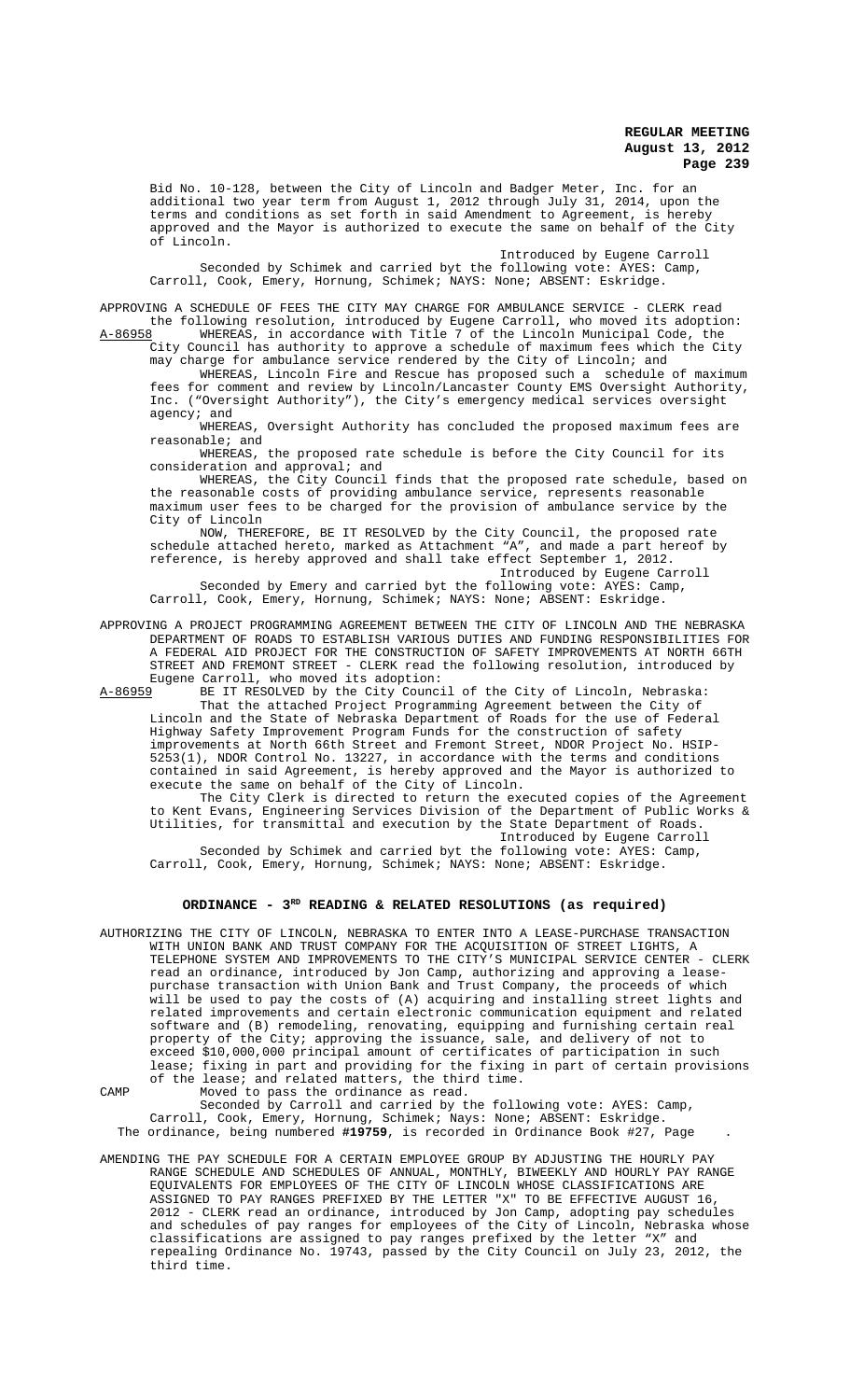CAMP Moved to pass the ordinance as read. Seconded by Carroll and carried by the following vote: AYES: Camp, Carroll, Cook, Emery, Hornung, Schimek; Nays: None; ABSENT: Eskridge. The ordinance, being numbered **#19760**, is recorded in Ordinance Book #27, Page .

AMENDING SECTION 2.76.365 OF THE LINCOLN MUNICIPAL CODE, HOURS OF WORK, TO ALLOW EMPLOYEES WITH A PAY RANGE PREFIXED BY THE LETTER "X" AND ELIGIBLE TO RETIRE TO ELECT A REDUCED WORK SCHEDULE - CLERK read an ordinance, introduced by Jon Camp, amending Section 2.76.365 of the Lincoln Municipal Code relating to hours of work to allow employees with a pay range prefixed by the letter "X" and eligible to retire to elect a reduced work schedule; and repealing Section 2.76.365 of the Lincoln Municipal Code as hitherto existing, the third time.

CAMP Moved to pass the ordinance as read.

Seconded by Carroll and carried by the following vote: AYES: Camp, Carroll, Cook, Emery, Hornung, Schimek; Nays: None; ABSENT: Eskridge. The ordinance, being numbered **#19761**, is recorded in Ordinance Book #27, Page .

- APPROVING THE TRANSFER OF UNSPENT AND UNENCUMBERED APPROPRIATIONS AND CASH (IF ANY) BETWEEN AND ELIMINATING APPROPRIATIONS WITHIN CERTAIN CAPITAL IMPROVEMENT PROJECTS WITHIN THE STREET CONSTRUCTION FUND, WATER FUND, WASTEWATER FUND, AND SOLID WASTE FUND FOR THE PUBLIC WORKS & UTILITIES DEPARTMENT; WITHIN THE CAPITAL PROJECTS FUND AND SOLID WASTE FUND FOR THE PARKS & RECREATION DEPARTMENT; AND WITHIN THE CAPITAL PROJECTS FUND FOR THE URBAN DEVELOPMENT DEPARTMENT - CLERK read an ordinance, introduced by Jon Camp, approving the transfer of unspent and unencumbered appropriations and cash (if any) and eliminating appropriations between certain capital improvement projects within the Street Construction Fund, Water Fund, Wastewater Fund, and Solid Waste Fund for the Public Works & Utilities Department; within the Capital Projects Fund for the Parks & Recreation Department; and within the Capital Projects Fund for the Urban Development Department, the third time.
- CAMP Moved to pass the ordinance as read. Seconded by Carroll and carried by the following vote: AYES: Camp, Carroll, Cook, Emery, Hornung, Schimek; Nays: None; ABSENT: Eskridge.
	- The ordinance, being numbered **#19762**, is recorded in Ordinance Book #27, Page .

# **ORDINANCES - 1ST READING & RELATED RESOLUTIONS (as required)**

- COMP. PLAN CONFORMANCE 12008 DECLARING APPROXIMATELY .16 ACRES OF PROPERTY GENERALLY LOCATED SOUTHWEST OF SOUTH 21ST STREET AND O STREET; .03 ACRES OF PROPERTY GENERALLY LOCATED SOUTHWEST OF SOUTH ANTELOPE VALLEY PARKWAY AND M STREET; AND .19 ACRES OF PROPERTY GENERALLY LOCATED SOUTHEAST OF CAPITOL PARKWAY AND J STREET, AS SURPLUS PROPERTY AND AUTHORIZING THE SALE THEREOF. (RELATED ITEMS: 12-86, 12-104, 12-106) (ACTION DATE: 8/27/12) - CLERK read an ordinance, introduced by Jonathan Cook, declaring approximately .16 acres of City owned property generally located southwest of South  $21^{st}$  Street and O Street; .03 acres of property generally located southwest of S. Antelope Valley Parkway and M Street; and .19 acres of property generally located southeast of Capitol Parkway and J Street as surplus, the first time.
- VACATION 10019 VACATING RANDOLPH STREET BETWEEN SOUTH 25TH STREET AND CAPITOL PARKWAY; A PORTION OF H STREET WEST OF SOUTH 25TH STREET; A PORTION OF THE EAST-WEST ALLEY WEST OF SOUTH 25TH STREET; AND A PORTION OF CAPITOL PARKWAY SOUTH OF J STREET. (RELATED ITEMS: 12-86, 12-104, 12-106) (ACTION DATE: 8/27/12) - CLERK read an ordinance, introduced by Jonathan Cook, vacating Randolph Street between South 25<sup>th</sup> Street and Capitol Parkway; a portion of H Street west of South 25<sup>th</sup> Street; a portion of the east-west alley west of South  $25^{\rm th}$  Street; and a portion of Capitol Parkway south of J Street, and retaining title thereto in the City of Lincoln, Nebraska, the first time.
- APPROVING A REAL ESTATE SALES AND EXCHANGE AGREEMENT BETWEEN THE CITY OF LINCOLN AND LINCOLN PUBLIC SCHOOLS FOR THE EXCHANGE AND SALE OF PROPERTY GENERALLY LOCATED SOUTHEASTERLY OF CAPITOL PARKWAY AND J STREET AND THE CONVEYANCE OF A PORTION OF VACATED CAPITOL PARKWAY AND J STREET TO LINCOLN PUBLIC SCHOOLS .(RELATED ITEMS: 12-86, 12-104, 12-106) (ACTION DATE: 8/27/12) - CLERK read an ordinance, introduced by Jonathan Cook, approving a Real Estate Purchase and Exchange Agreement between the City of Lincoln and Lancaster County School District 001 authorizing the exchange and sale of property generally located southeasterly of Capitol Parkway and J Street, the first time.
- APPROVING AN INTERLOCAL AGREEMENT BETWEEN THE CITY OF LINCOLN AND LINCOLN PUBLIC SCHOOLS FOR THE FUNDING OF A RENOVATION PROJECT AT SHERMAN FIELD AND THE USE OF SHERMAN FIELD BY LPS - CLERK read an ordinance, introduced by Jonathan Cook, approving and Interlocal Agreement between the City of Lincoln and Lancaster County School District 001 for the funding of a renovation project at Sherman Field and for the use Sherman Field by Lincoln Public Schools for a period of ten years, the first time.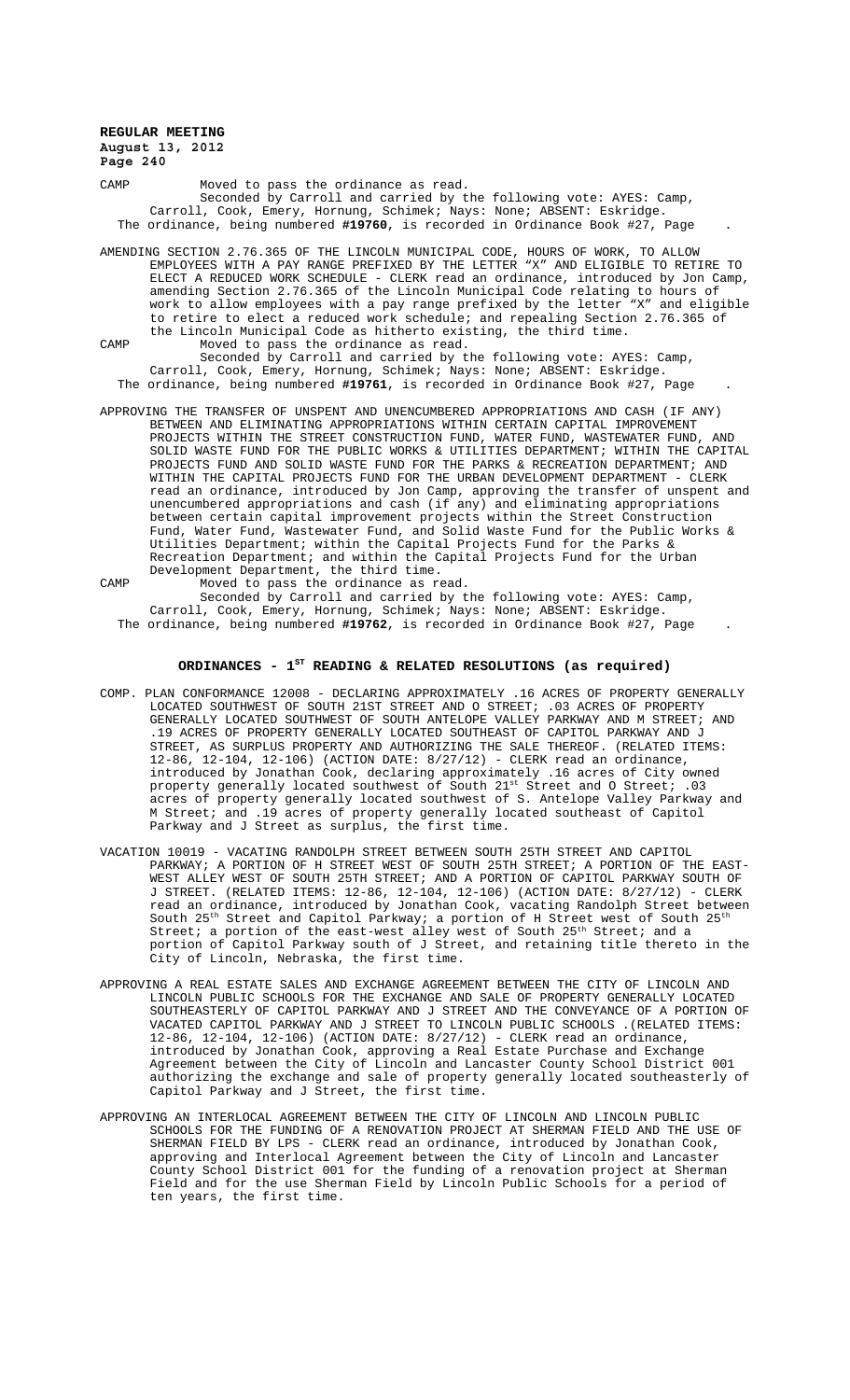- APPROVING AN INTERLOCAL AGREEMENT BETWEEN THE CITY OF LINCOLN AND LINCOLN PUBLIC SCHOOLS FOR DEVELOPMENT OF A PLAYGROUND, WALKWAYS AND RELATED SITE IMPROVEMENTS IN BELMONT PARK ASSOCIATED WITH BELMONT ELEMENTARY SCHOOL AND THE LINCOLN EDUCARE FACILITY - CLERK read an ordinance, introduced by Jonathan Cook, approving an Interlocal Agreement Regarding Playground between the City of Lincoln and Lancaster County School District 001 for development of a playground, walkways and related site improvements in Belmont Park associated with Belmont Elementary School and the Lincoln Educare facility for a period of twenty years with an option to renew for additional five year terms, the first time.
- COMP. PLAN CONFORMANCE 12009 ADOPTING AND APPROVING THE "HOLDREGE/IDYLWILD REDEVELOPMENT PLAN" WITHIN AN AREA GENERALLY BOUNDED BY N. 37TH STREET ON THE EAST AND N. 34TH STREET ON THE WEST, HOLDREGE STREET ON THE NORTH AND APPLE STREET ON THE SOUTH FOR REDEVELOPMENT ACTIVITIES CONSISTING OF PUBLIC IMPROVEMENTS, A NEW FRATERNITY AND A MIXED USE DEVELOPMENT. (RELATED ITEMS: 12R-190, 12-105) (ACTION DATE: 8/27/12)
- CHANGE OF ZONE 12018 APPLICATION OF KINPORT CORPORATION FOR A CHANGE OF ZONE FROM B-1 LOCAL BUSINESS DISTRICT, R-6 RESIDENTIAL DISTRICT AND R-5 RESIDENTIAL DISTRICT TO B-1 LOCAL BUSINESS DISTRICT PUD, FROM R-2 RESIDENTIAL DISTRICT TO R-2 RESIDENTIAL DISTRICT PUD, AND FROM R-6 RESIDENTIAL DISTRICT TO R-6 RESIDENTIAL DISTRICT PUD, ON PROPERTY GENERALLY LOCATED AT NORTH 35TH STREET AND HOLDREGE STREET FOR A PLANNED UNIT DEVELOPMENT DISTRICT DESIGNATION OF SAID PROPERTY, AND APPROVAL OF A DEVELOPMENT PLAN TO ALLOW APPROXIMATELY 66,000 SQUARE FEET OF COMMERCIAL FLOOR AREA AND APPROXIMATELY 40 RESIDENTIAL DWELLING UNITS. (RELATED ITEMS: 12R-190, 12-105) (ACTION DATE: 8/27/12) - CLERK read an ordinance, introduced by Jonathan Cook, amending the Lincoln Zoning District Maps attached to and made a part of Title 27 of the Lincoln Municipal Code, as provided by Section 27.05.020 of the Lincoln Municipal Code, by changing the boundaries of the districts established and shown thereon, the first time.

# RESOLUTIONS - 1<sup>st</sup> READING - ADVANCE NOTICE

- DECLARING THE OFFICIAL INTENT OF THE CITY OF LINCOLN TO CALL AN ELECTION REGARDING THE PROPOSITION OF THE ISSUANCE BY THE CITY OF ITS GENERAL OBLIGATION BONDS IN AN AGGREGATE PRINCIPAL AMOUNT NOT TO EXCEED \$7,900,000 FOR THE PURPOSE OF PAYING THE COSTS INCIDENT TO ENGINEERING, ACQUIRING, CONSTRUCTING AND/OR FURNISHING IMPROVEMENTS TO AND EXTENSIONS OF THE CITY'S STORMWATER DRAINAGE AND FLOOD MANAGEMENT SYSTEM.
- APPROVING THE APPOINTMENT OF JOHN HUFF AS FIRE CHIEF EFFECTIVE SEPTEMBER 7, 2012 (EFFECTIVE DATE CORRECTED TO AUGUST 30, 2012 FOR ACTION ON 08/20/12).
- APPROVING THE APPOINTMENT OF JIM PESCHONG AS POLICE CHIEF EFFECTIVE FEBRUARY 2, 2013 (EFFECTIVE DATE CORRECTED TO JANUARY 31, 2013 FOR ACTION ON 08/20/12).
- COMP. PLAN CONFORMANCE 12010 ADOPTING AND APPROVING THE PROPOSED AMENDMENT TO THE 48TH AND O STREET REDEVELOPMENT PLAN TO EXPAND THE AREA TO INCLUDE THE GATEWAY SENIOR LIVING CENTER RETIREMENT CAMPUS LOCATED NORTH OF O STREET BETWEEN 52ND STREET AND 56TH STREET AND TO ADD A REDEVELOPMENT PROJECT FOR THE EXPANSION OF SKILLED NURSING AND INDEPENDENT LIVING FACILITIES. (RELATED ITEMS: 12R-191, 12R-192, 12R-193) (ACTION DATE: 12/20/12)
- APPROVING THE GATEWAY SENIOR LIVING PROJECT PHASE I REDEVELOPMENT AGREEMENT BETWEEN THE CITY OF LINCOLN AND GATEWAY PROPERTIES, INC. RELATING TO THE REDEVELOPMENT OF PROPERTY GENERALLY LOCATED NORTH OF O STREET BETWEEN 52ND STREET AND 56TH STREET. (RELATED ITEMS: 12R-191, 12R-192, 12R-193) (ACTION DATE: 12/20/12)
- AMENDING THE FY 11/12 CIP TO AUTHORIZE AND APPROPRIATE \$1,606,500.00 IN TIF FUNDS FOR GATEWAY SENIOR LIVING CENTER - PHASE I PROJECTS. (RELATED ITEMS: 12R-191, 12R-192, 12R-193) (ACTION DATE: 12/20/12)
- APPROVING AN AMENDMENT TO THE INTERLOCAL AGREEMENT BETWEEN THE CITY OF LINCOLN AND LANCASTER COUNTY FOR A COMMUNICATIONS CENTER TO CONTINUE TO SERVE THE COMMUNICATIONS NEEDS OF THE LINCOLN POLICE DEPARTMENT, LINCOLN FIRE & RESCUE, LANCASTER COUNTY SHERIFF'S OFFICE, AND THOSE RURAL FIRE/EMS AGENCIES WITH MEMBERSHIP IN THE LANCASTER COUNTY MUTUAL AID ASSOCIATION.

#### **MISCELLANEOUS BUSINESS - NONE**

#### **OPEN MICROPHONE**

Jane Svoboda, no address given, came forward to speak on various issues. This matter was taken under advisement.

Jo Tetherow, 3118 Shirley Ct., came forward to state that government should return to the people and be kept away from corporations by passing a resolution stating that corporations are not people and money is not speech. This matter was taken under advisement.